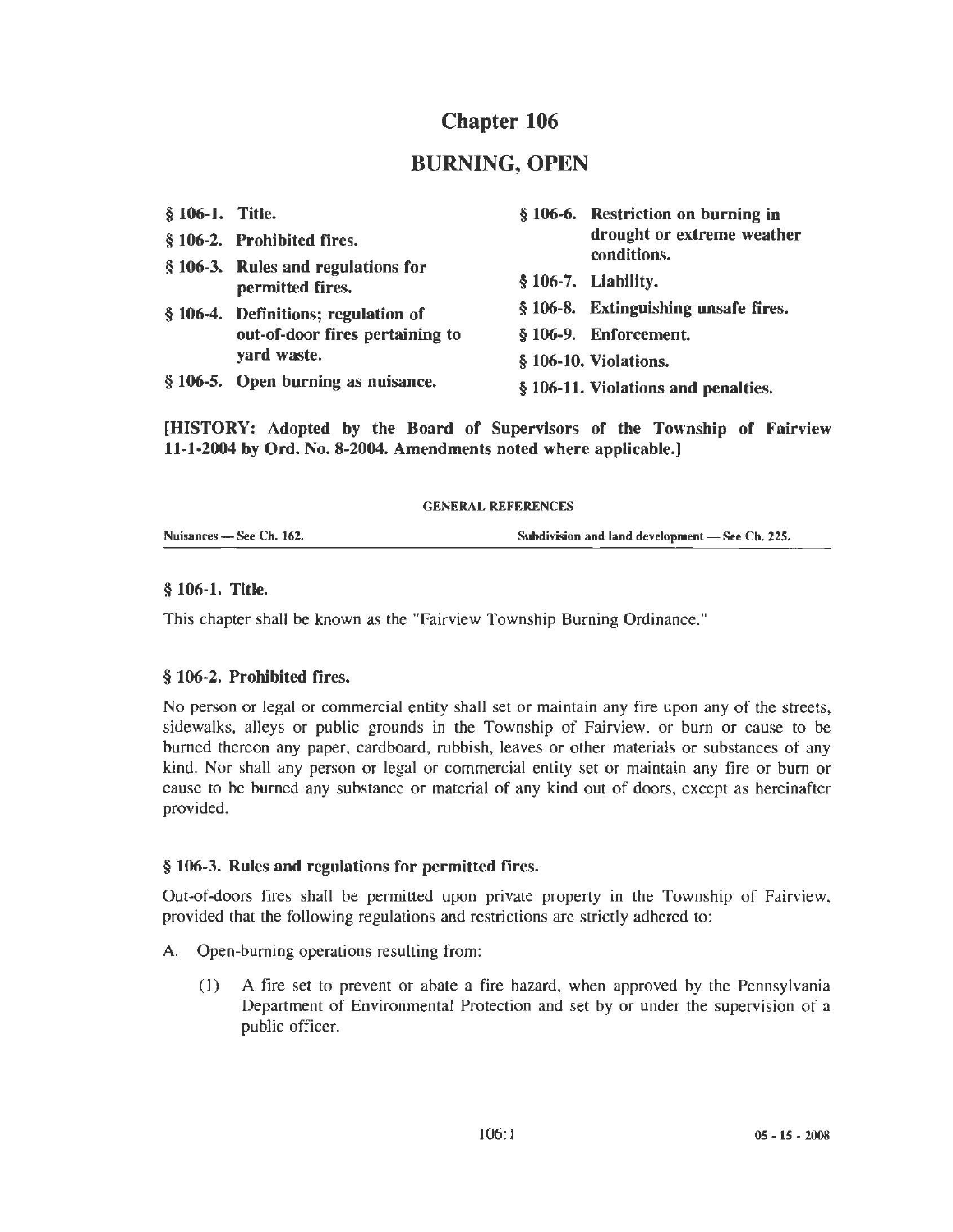- (2) Any fire set for the purpose of instructing personnel in firefighting, when approved by the Pennsylvania Department of Environmental Protection.
- (3) A fire set for the prevention and control of disease or pests, when approved by the Pennsylvania Department of Environmental Protection.
- ( 4) A fire set in conjunction with the production of agriculture commodities in their manufactured state on the premises of the farm operation.
- (5) A fire set for the purpose of burning yard waste, when the fire is on the premises of a structure occupied solely as a dwelling by two families or less and when the refuse results from the normal occupancy of the premises.
- (6) A fire burning only wood or wood materials, excluding leaves, set solely for recreational or ceremonial purposes.
- (7) A fire set solely for cooking food.
- (8) A fire set for the purpose of burning, clearing and grubbing wastes which are cleared from land during or prior to the process of construction, as permitted by the Pennsylvania Department of Environmental Protection Regulations (25 Pa. Code§ 129.14), and provided that such burning is attended by an adult at all times and occurs only during those hours provided by § J06-4C and D below.

#### § 106-4. Definitions; regulation of out-of-door fires pertaining to yard waste.

A. Definition. As used in this chapter, the following terms shall have the meanings indicated:

GRUBBING WASTE - Trees, shrubs and other native vegetation which are cleared from land during or prior to the process of construction. The term does not include demolition waste and dirt-laden roots.

YARD WASTE - Leaves, grass clippings, garden residue, tree trimmings, chipped shrubbery and other vegetative material originating on the premises of the structure occupied solely as a dwelling by two families or less.

- B. No such fire shall be closer than 15 feet from any building or structure. or closer than 30 feet from any property line or public right-of-way line.
- C. From Memorial Day through Labor Day, no such fire shall be allowed to burn except on Wednesday between the hours of 12:00 noon and 8:00 p.m.
- D. From Labor Day through Memorial Day, no permitted fire shall be allowed to burn except on Wednesday and Saturday between the hours of 12:00 noon and 5:00 p.m.
- E. All out-of-door fires as permitted shall be attended at all times by an individual who is 18 years or older and who is not under the influence of drugs or alcohol or suffering from any other disability which would impair his or her ability to properly supervise a fire.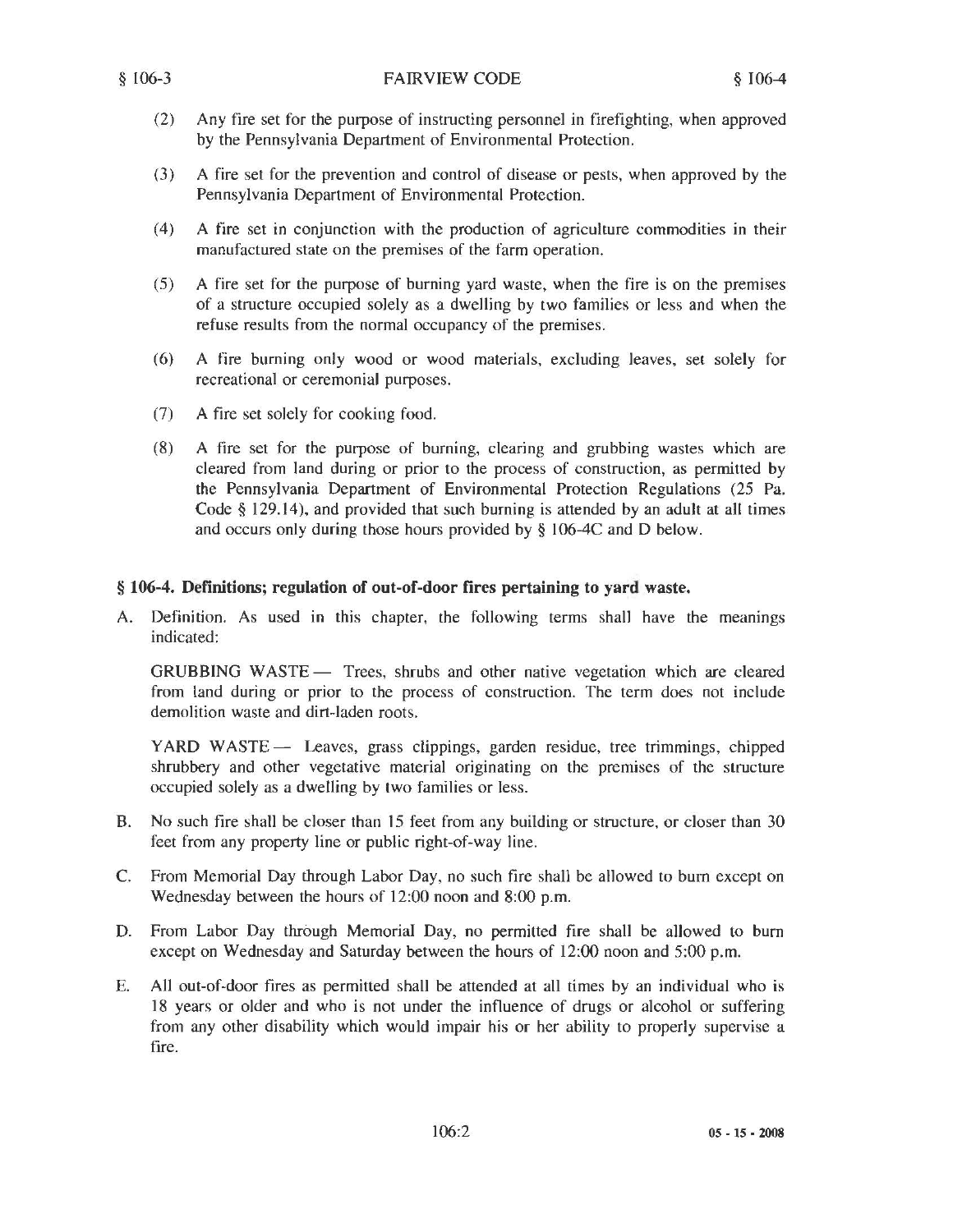#### § 106-5. Open burning as nuisance.

ln the event that open burning otherwise permitted by this chapter causes smoke and/or odor offensive to the public, the provisions of Ordinance No. JO of 1982, the Nuisance Ordinance of Fairview Township, shall pertain to such burning. Such burning shall be subject to penalties in the aforesaid Nuisance Ordinance.1

#### § 106-6. Restriction on burning in drought or extreme weather conditions.

No fire shall be permitted to burn whenever drought or extreme weather conditions exist or when a ban on burning has been placed into effect by the Commonwealth of Pennsylvania or other competent governmental body.

#### § 106-7. Liability.

The Township of Fairview and its agents, officials and representatives shall not, under any circumstances, be liable or responsible for damages caused to any person or property by reason of the conduct of the burning activity in compliance with the terms and provisions of this chapter. The person, legal or commercial entity or party responsible for any such fire shall bear sole liability for any damages caused as a result thereof.

#### § 106-8. Extinguishing unsafe fires.

Any fire set or allowed to burn in violation of this chapter may be extinguished by Hose Company No. l of Fairview Township or other authorized body, without prior notice to the landowner. In the event that a fire company is required to respond to a fire which violates this chapter, a service fee may be levied by the responding fire company.

### § 106-9. Enforcement.

The Fairview Township Police Department shall be responsible for enforcing the provisions of this chapter and may issue such orders as are necessary to aid in the enforcement of the provisions of this chapter.

#### § 106-10. Violations.

In addition to the regulations and conditions for burning contained herein, burning of construction debris, plastics, by-products of manufacturing and processing operations and waste from commercial operations is strictly prohibited. Nothing herein shall be construed to permit or encourage the burning of any substances determined by the Commonwealth of Pennsylvania or the United States Environmental Protection Agency to be a hazardous substance, nor shall any fire be permitted to bum by any person or any legal or commercial entity if such burning is in violation of the Air Pollution Control Act or other legislation of

<sup>1.</sup> Editor's Note: See Ch. 162, Nuisances.